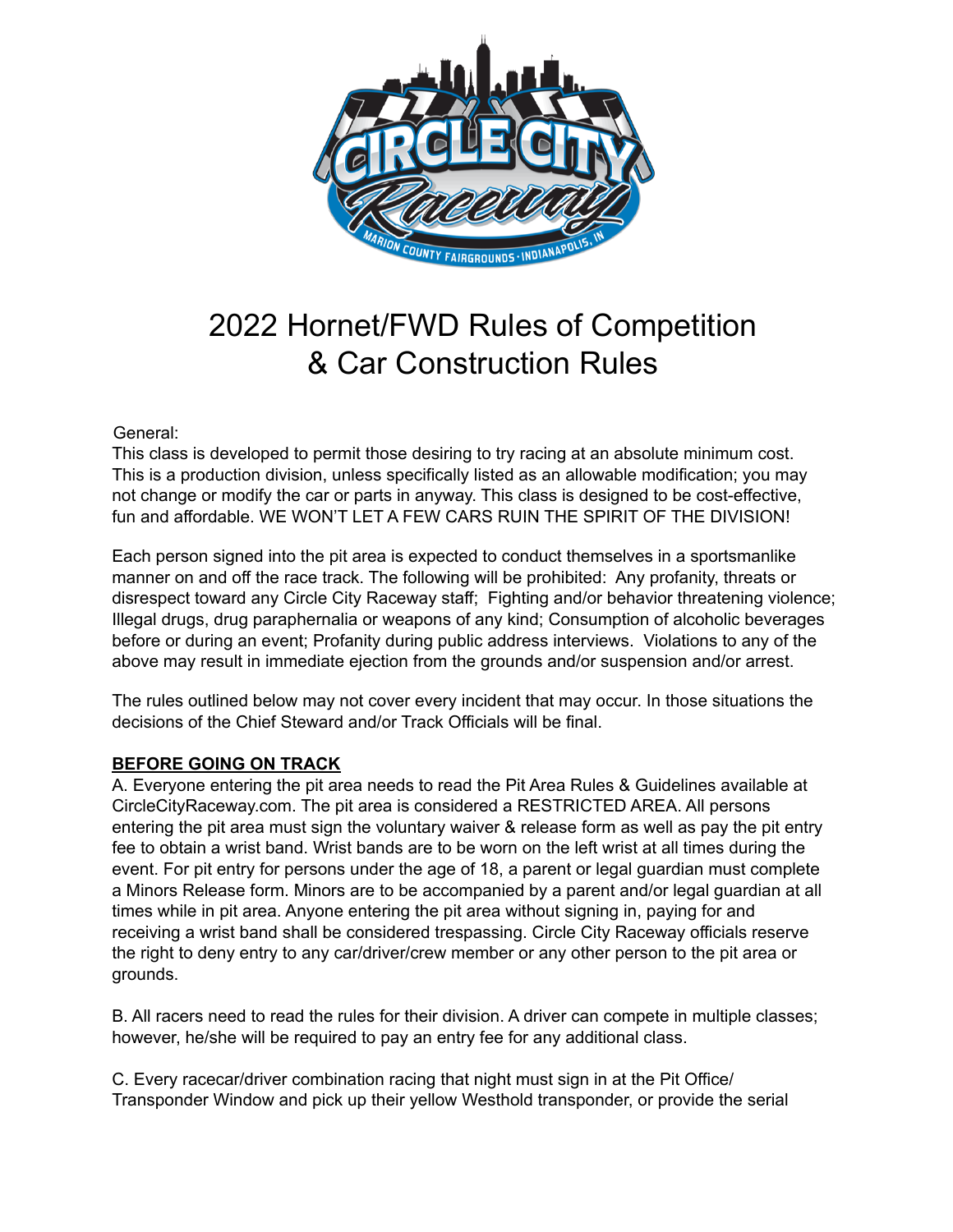number for a Westhold transponder of their own. A driver's license will be held until the undamaged transponder is returned. Failure to return the transponder in a timely manner after racing ends or it being damaged may result in a fine. You will be assigned a Pill Number that will determine which group you will hot lap/qualify with. A car must be on property and a driver must be registered before the Drivers Meeting begins. Failure to do so may result in you starting at the tail of your heat race.

D. Each race car must have a completed car number registration before going on track. A car number belongs to that person for the season. Purchasing a "used" car does not give you that number. Car numbers must appear on both car sides and on the roof. Numbers must contrast in color (light vs dark) from car color.. All signage on race vehicles shall be in good taste. Profanity and indecency strictly prohibited.

E. All drivers that are competing for prize money must have a completed W-9 form on file. No prize money will be issued until then. An A-Main driver must take the initial green flag in that race to receive prize money, otherwise the driver will receive tow money. Any driver not qualified for an A-Main must take the initial green flag of their feature event to receive at least tow money. Prize money will be paid out at the pit office window approximately 15 minutes after the completion of the day or evening's final race and all the race results have become official. Prize money will be given to only the driver or the team owner. Transponder must be returned to receive prize money.

F. When a racecar appears at the track for the first time that year or for the first time with a new owner, it is required to be presented to the tech area for technical and safety inspection before entering onto the racing surface. Tech inspector approval is required for any further participation. Further inspections may be required at any time. If the inspector challenges the compliance with the rules of any car, it is the responsibility of the car owner to prove that any part or component of the car which is challenged does meet the requirements of its division's rules. When the car is submitted for inspection, the car owner certifies that the car meets all the requirements contained in these rules. The decision of the inspector as to whether the car complies with the rules will be final without appeal.

G. Cars are subject to present through tech inspection at any time.

H. All teams are required to properly place a Circle City Raceway owned scoring transponder on their car for all laps turned on the track.

I. Drivers Meetings will take place approximately 30 minutes before hot laps. Participation in the Drivers Meeting is mandatory. The chief steward will conduct the Drivers Meeting. Hot Lap/Qualifying groups will be posted after the Drivers Meeting. The order of events will be discussed, as well as the designated work areas and the manner in which the work area will be utilized.

J. Race lineups will be posted in a timely manner on the bulletin board located just outside the walk through gate from the Pit Office, next to the pit restrooms. Generally, Hornet race lineups will be generated using results from hot lap/qualifying sessions. There will be an invert of the four fastest cars from that group's hot lap/qualifying session for the corresponding heat race lineup, with a number of the top finishers in that heat race transferring to the A-Main. Officials will take the top two finishers of each heat race and conduct a randomly generated redraw using the track's scoring software to determine the front of the A-Main. 3rd Place finishing drivers in each heat race will start in front of 4th Place finishing drivers, etc. If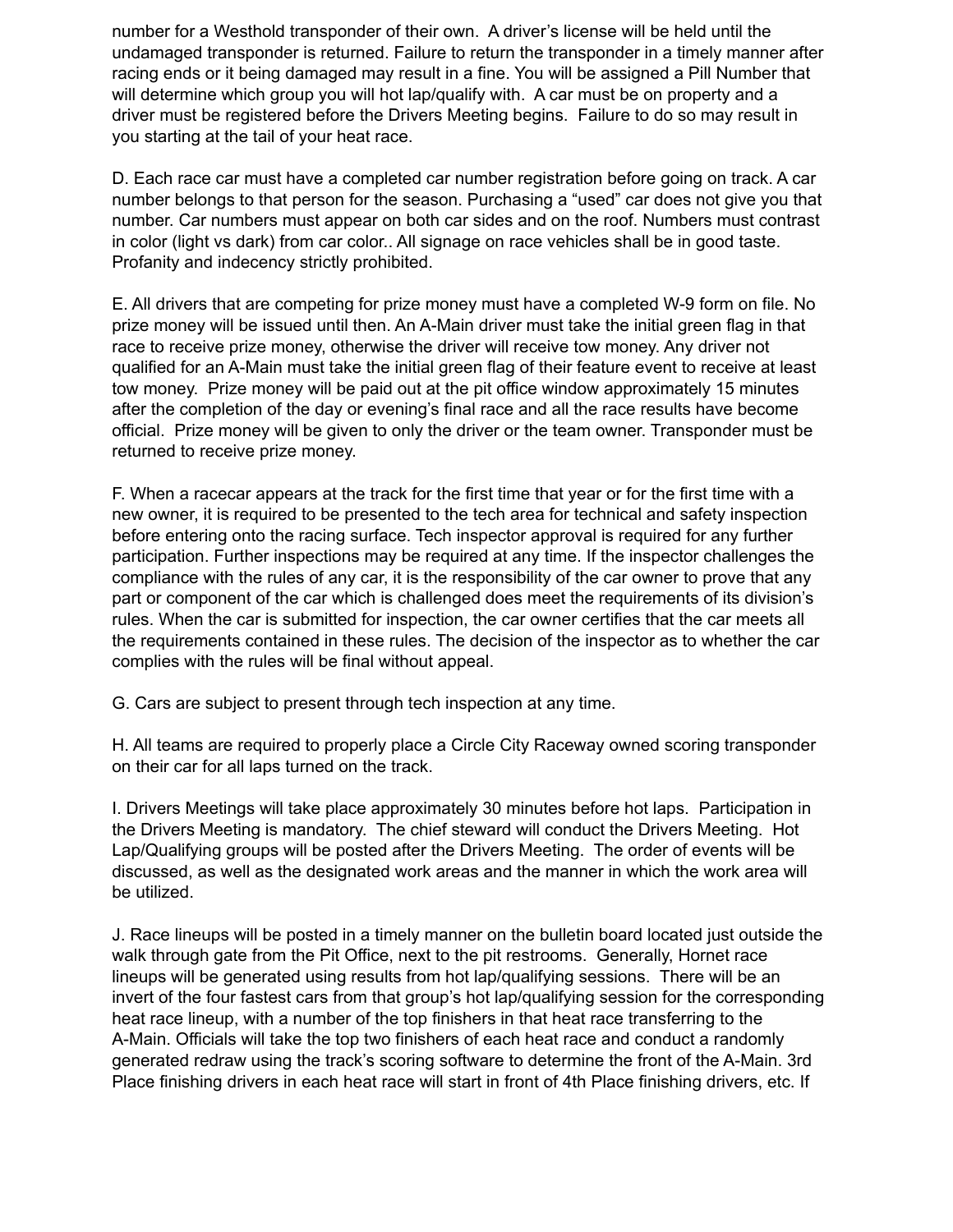necessary, non-transferring cars will compete in a Last Chance Race(s) to transfer to an A-Main Event. The exact numbers of transfers and the format of each divisions racing will be announced at the Drivers Meeting.

K. All transfer spots are earned by the driver and not the car. Switching cars will result in that driver starting on the tail.

L. A car can only compete for prize money in one division per event unless approved or specifically announced prior.

M. All ATVs, golf carts, etc. Must be clearly identified with the number of the car they are associated with. Improper use of the vehicle may result in the loss of privileges. ATVs/carts are not permitted on the track surface at any time with the exception of sprint car teams to stage. Any violations while utilizing these vehicles will result in a penalty to the associated driver/car.

N. No open fires or open flame grills are allowed in the pit area at any time.

O. Any pet(s) in the pit area must be leashed and restrained at all times

P. There will be no dumping of any type of petroleum product or hazardous waste upon the grounds of Circle City Raceway. Used and discarded tires may not be left on the grounds. Any violation will result in fines, suspension or both.

Q. The driver and car owner assume all responsibility for their crew members at all times. During races, all crew members are to stay on the grass hill/bleachers outside turns 3 & 4. No crew member is allowed on the racing surface at any time! Violations will result in a penalty for the associated driver/car.

## **ON THE TRACK**

A. Report to the lineup chute at the appropriate time for your division. Pit Stewards will make sure that you are in the appropriate group for your hot lap session, and will line up each heat and feature event in the lineup chute. There will be a five minute warning given prior to the start of each division's track activity. Once that five minute warning is given, each car must be at the lineup chute ready to compete. The penalty for not making it the lineup chute in time is losing your fastest lap in hot lap/qualifying, or starting from the tail of your race.

B. Pulling onto the track for a race, each car must go across the start/finish line once to activate/confirm their scoring transponder is working properly.

C. Drivers must wear a clearly labeled helmet that meets or exceeds the 2010 SA Snell or SFI 31.2 or SFI 24.1 (youth) standards. Helmets must be worn at all times while a race is going on. This includes while parked out of the race.

D. Drivers must wear a long-sleeved fire-resistant racecar uniform and gloves. Hornet and Ford division drivers may wear long pants and a long-sleeved sweatshirt instead, (a fire suit is recommended).

E. All drivers must also make use of an approved neck collar or Hans-style safety device in competition.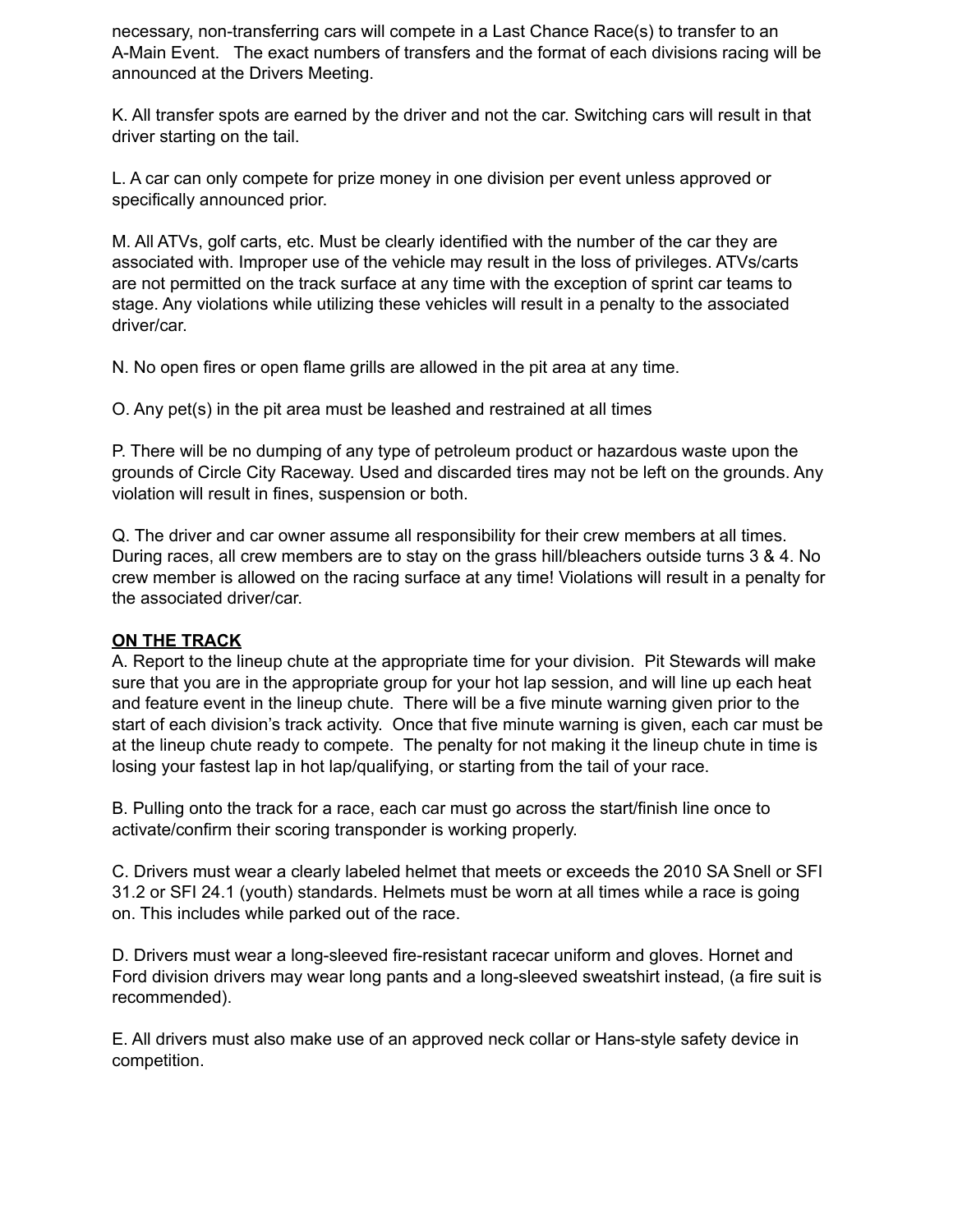F. No participant may use a two-way radio or any other driver communication device. All drivers are required to be equipped with a fully functional Raceceiver unit while on the race track. Individual sanctioning body usage rules apply. Raceceivers and/or batteries will be available for purchase in the pit office.

G. No lights of any kind can be added for appearance purposes to any Circle City Raceway racing division.

H. Hot Lap/Qualification runs begin when the car pulls onto the track. If the car is then not able to complete a hot lap/qualification lap, the car will be considered a non-qualifier. Cars that are disqualified for technical reasons in qualifying cannot go again. That car will be considered a non-qualifier.

I. On a start or re-start, racing begins when the green flag is waved. Line-up positions should be held until the green flag waves and the concurrent display of the green light. Generally, the pole sitter/leading car must wait to fire until the car reaches the designated starting cone located around the Turn 4 area. Further instructions will be given at the Drivers Meeting. Starts/re-starts will be double file unless a single file restart is deemed appropriate by the chief steward.

J. No track official can give physical assistance (except as outlined here) to any competitor during any race event. A competitor can be disqualified from any event in which he or she has received such assistance. A wrecker and/or track official may lift a car off another car, lift a car off the wall, or assist in the separation of two or more cars locked together. The wrecker or officials can assist in performing necessary work to clear the track and/or avoid additional damage to cars. If the assisted car is to continue in the race, it must leave the scene under its own power or be pushed by another racecar. For push started vehicles, a car must be able to fire from the push start and prove it can continue. A car pushed off or removed by a wrecker may return to a race proving to move under its own power and approved by the chief steward.

K. No car may leave the pit area to first enter a race after the green flag has been initially shown.

L. Cars needing to utilize the work area may do so at their own peril. Only during A-Main feature events will cars be given guaranteed time to accomplish repairs and return to a race that is scheduled for 20 laps or more and timed race events. The amount of guaranteed time for each division will be discussed at the Drivers Meeting. The work area will be on the left side of the staging lane. Any driver entering the work area for repairs needs to stop in that designated work area, NOT behind the hill. No cars are to exit off of the racetrack off the backstretch during the green flag. Violators will be unable to return to their race and will face a penalty.

M. Green flag indicates the start or restart of racing. It may stay out with minor situations such as a spinout.

N. Yellow flag indicates a minor hazard on the course. Cars should slow down, get single file and not pass cars. Officials may adjust this order after the hazard has been remedied and before returning to green.

O. Red flag indicates a severe hazard on the track that requires stopping the race. All cars must stop and maintain position until approved by track officials. Cars moving around may be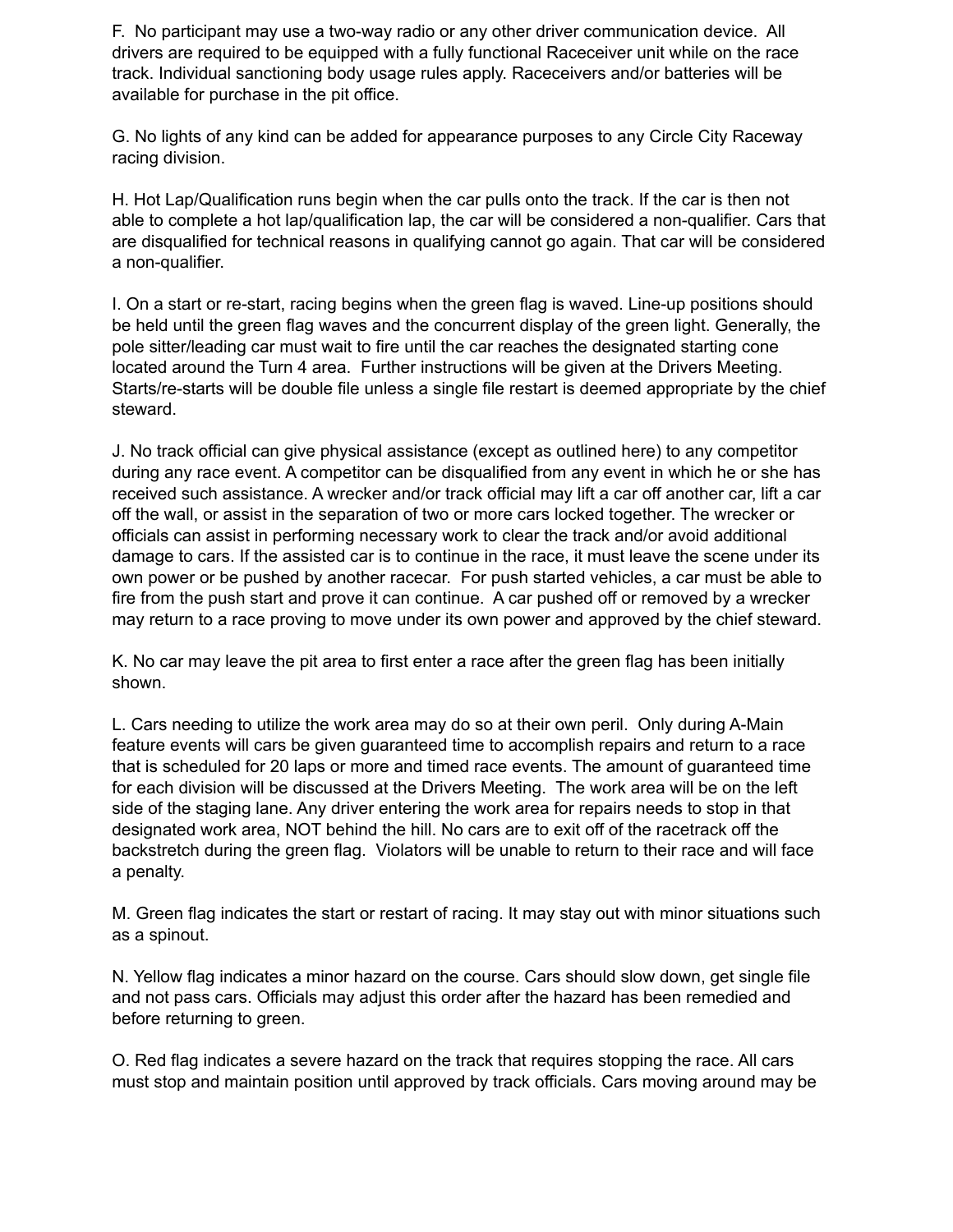asked to leave the racing surface.

P. Black flag notifies a competitor that they are to pull directly into the infield for safety or conduct reasons.

Q. White flag indicates there is one lap remaining.

R. Checkered flag indicates the end of an event. Exit the race track off of the back stretch at the opening in the wall.

S. No one will be allowed on the track for any celebration or ceremonies until all racing vehicles have stopped and had their engine shut off. Track personnel will decide when persons shall be released onto the racing surface.

T. All on track conduct such as fighting, hitting cars under the yellow/red, physically/verbally assaulting competitors/officials will not be tolerated. Expect to be immediately removed from the property plus additional fines and/or suspensions.

U. If a car is involved in an incident or is stopped anywhere on the track surface (including the infield) and is unable to move, the driver must shut off the car and lower the window net if uninjured. Drivers must remain in their cars. Only under conditions that threaten an immediate danger from fire may a driver get out of the car on track during racing conditions. Other than fire, drivers must then wait for directions from track personnel to loosen safety equipment and climb out. Driver will stay with the car until it is ready for removal from the track without approaching the active racing surface or another vehicle. A driver can be removed from participation for violation of this rule.

V. The data gained from the transponders along with serial scoring will be used to make all race results official. Any laps deemed to shortcut the course, completed under the black flag, or car disqualified in tech can be deleted from scoring. Protests of scoring of feature events must be made within 10 minutes after the official posting of results. Protests must be made in writing in the pit office. The scoring booth and flag stand are NOT to be entered by anyone other than designated Circle City officials and/or series officials. Only a driver, or parent of a minor driver, or a car owner affected by the alleged scoring error can lodge protests. Any on-track penalties or judgments made by the officials cannot be protested.

W. Race cars are not permitted anywhere on the grounds outside the pit and race track areas. Race cars should maintain a reasonable speed (approximately 5 mph) while traveling in the pit area, staging lanes and scale area. Excessive speed and/or using a race car in a dangerous manner will not be tolerated.

# **AFTER COMING OFF THE TRACK**

A. Feature post-race tech is required for the top 3 finishers and any selected cars. Not showing up or refusal of tech inspection results in a DQ. Minimum weight for Hornets is 2200 lbs.

B. When a regular racing program is ended prematurely due to inclement weather, power interruption, etc., participants will be paid full prize money and awarded the related points for every completed event. A specific race will be considered complete if at least 50% of the scheduled laps are run before the race is halted.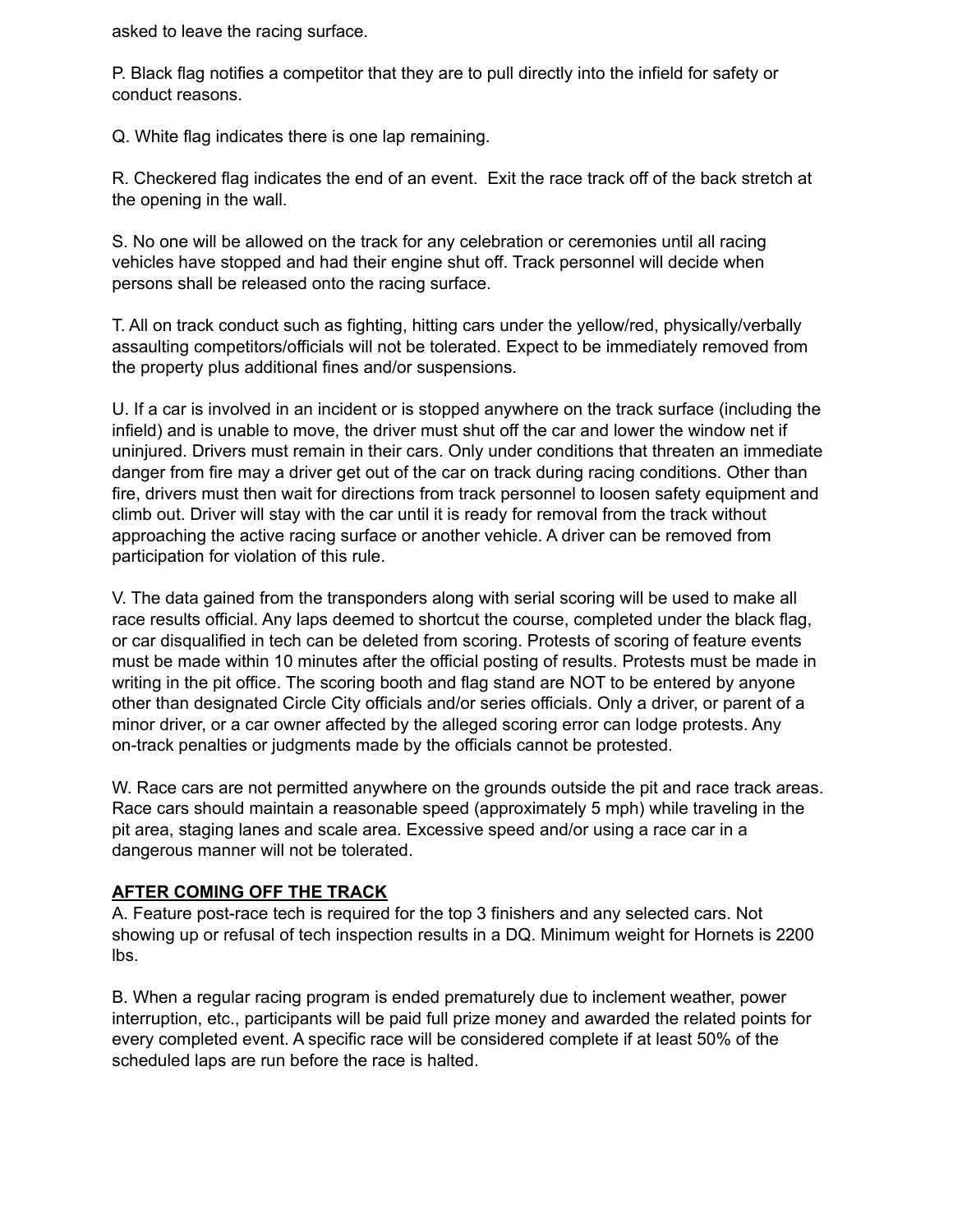C. Any time a car is damaged, the car owner is expected to repair any components that might cause the car to be unsafe for the driver or other drivers. When a car has suffered serious structural damage, the chief steward may remove the car from competition even though the car is operational.

D. Points are awarded only to the driver. The driver who first comes onto the track for a race receives the points/awards

E. Points for feature races is  $100 - 97 - 94 - 92 - 90 - 88 - 86 - 84 - 82 - 80 - 78 - 76 - 75$ thru field

F. Points for heat races are  $30 - 29 - 28 - 27 - 26 - 25 - 24 - 23 - 22 - 21$  thru field.

G.Points for qualifying are 10 - 9 - 8 - 7 - 6 - 5 - 4 - 3 - 2 -1 thru field.

H. Points for a last chance race for the non-transferring drivers is 74, 73, 72, 71, 70, 69, 68, 67, 66, 65-field.

I. A minimum total of 50 hard luck points may be awarded to an event driver who does not reach that total at that event.

J. Disqualified drivers receive no points at all for the night.

K. Ties in the point standings are decided by a driver's best feature finish in that series. If multiple drivers are still tied, we go to the next best finish and so on.

L. To receive points for any race or qualification attempt, the transponder must be activated at the start/finish line thus having the driver's name appearing on the results.

Inspection:

All cars will need to have a Circle City Raceway Inspection.

American or Foreign front wheel drive 4 passenger cars with a maximum wheelbase of 104 inches. The cars prohibited from competition are: HONDA CRX, MITSUBISHI ECLIPSE, EAGLE TALON and PLYMOUTH LASER. No Trucks, Station Wagons, Vans, Two Seat Sports Cars or Convertibles. The Promoter and or Track Ownership reserve the right to claim any car, minus your safety gear (seat, belts etc.) for \$1,400.00. Refusal to submit to the claiming will forfeit all points and money for the program that night. In addition the car and driver will be banned from racing in the Hornet class at Circle City Raceway the remainder of the season.

## Safety:

A. An approved racing seat is required and must be securely installed.

B. All drivers must use a double over the shoulder 5 point harness, lap belt, crotch strap. All belts should be replaced every two years as per manufacturer specifications. Full containment seats are to your benefit, but if not used, a right side head net and/or driver side window net are required.

C. Roll cage (Required) and safety tubing utilized in the construction of the roll cage must be 1.50-inch Outside Diameter, .095-inch thick magnetic steel tubing. The rear hoop should have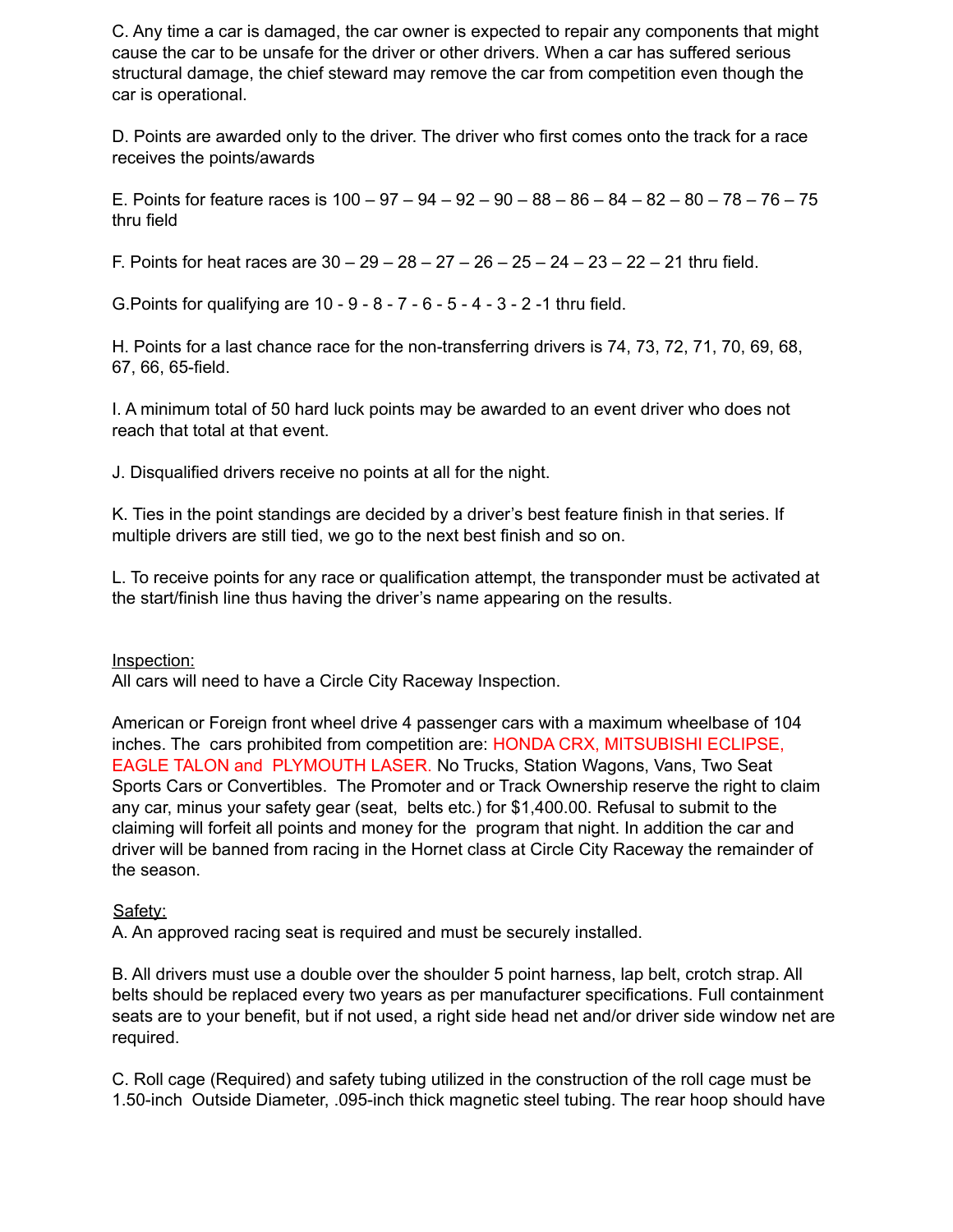bracing that crosses in an 'X' configuration. A minimum 1.25-inch outside diameter cross bar is required across the top of the halo bar. The roll cage must be securely fastened (welding is required) utilizing .250-inch plating to mount cage to the frame. Only magnetic steel will be permitted. Iron, galvanized pipe, fittings, square tubing, brazing and/or soldering will not be permitted.

D. A minimum of three (3) door bars on the driver side are required. Two (2) door bars on the passenger side, mounted in a horizontal manner are strongly recommended. Vertical bracing from the top-to-the-bottom of the door bars on both sides is required.

E. A minimum of two (2) windshield bars and protective screen will be required in front of the driver. No bars allowed forward from the roll cage and no bars may extend to strut towers.

F. The driver compartment must be sealed completely from the track, the engine and the fuel tank. The front and rear firewalls must remain and any holes patched with magnetic steel. All material considered flammable including but not limited to the radio, airbags must be removed. The magnetic steel floor pan and trunk pan must remain unaltered in OEM (Original Equipment Manufacturer). Any work that is done in the form of patches must be completed with magnetic steel.

G. The hood does not need to be altered from OEM.

H. Kneepads and roll bar padding suggested.

I. An "ON" and "OFF" 12 volt ignition kill switch is recommended and marked clearly.

J. All body trim must be removed. All glass, lights, mirrors and airbag systems must be removed. All original interior must be removed.

K. Tow chains are required in the front and rear capable of lifting the car.

## Design and Appearance:

A. The body should remain stock in appearance utilizing OEM parts and clearly lettered with a minimum of 18" numbers on sides and roof deck. No sun visors over 6 inches. Skirting on front bumper and sides are acceptable, but must be vertical to not stick out away from the body. No wings or spoilers.

B. The hood and trunk lid or hatchback must be positively and securely fastened at all times. All doors must be positively and securely fastened.

C. The dashboard may be removed and replaced with metal.

D. Front and rear bumpers must be positively and securely fastened. Welded, chained and/or cabled to the frame will be permitted.

E. An aftermarket front bumper is acceptable as long as it does not extend forward past where the OEM bumper would be. OEM bumpers may be altered to allow for tow hooks. Alterations to OEM original widths, heights and depth will not be permitted. A Radiator protection bar may be added to the frame as long as it does not extend forward of the OEM bumper mount and not wider than the original frame. Repairs must be kept to a minimum and must be approved by officials prior to entering/re-entering the track.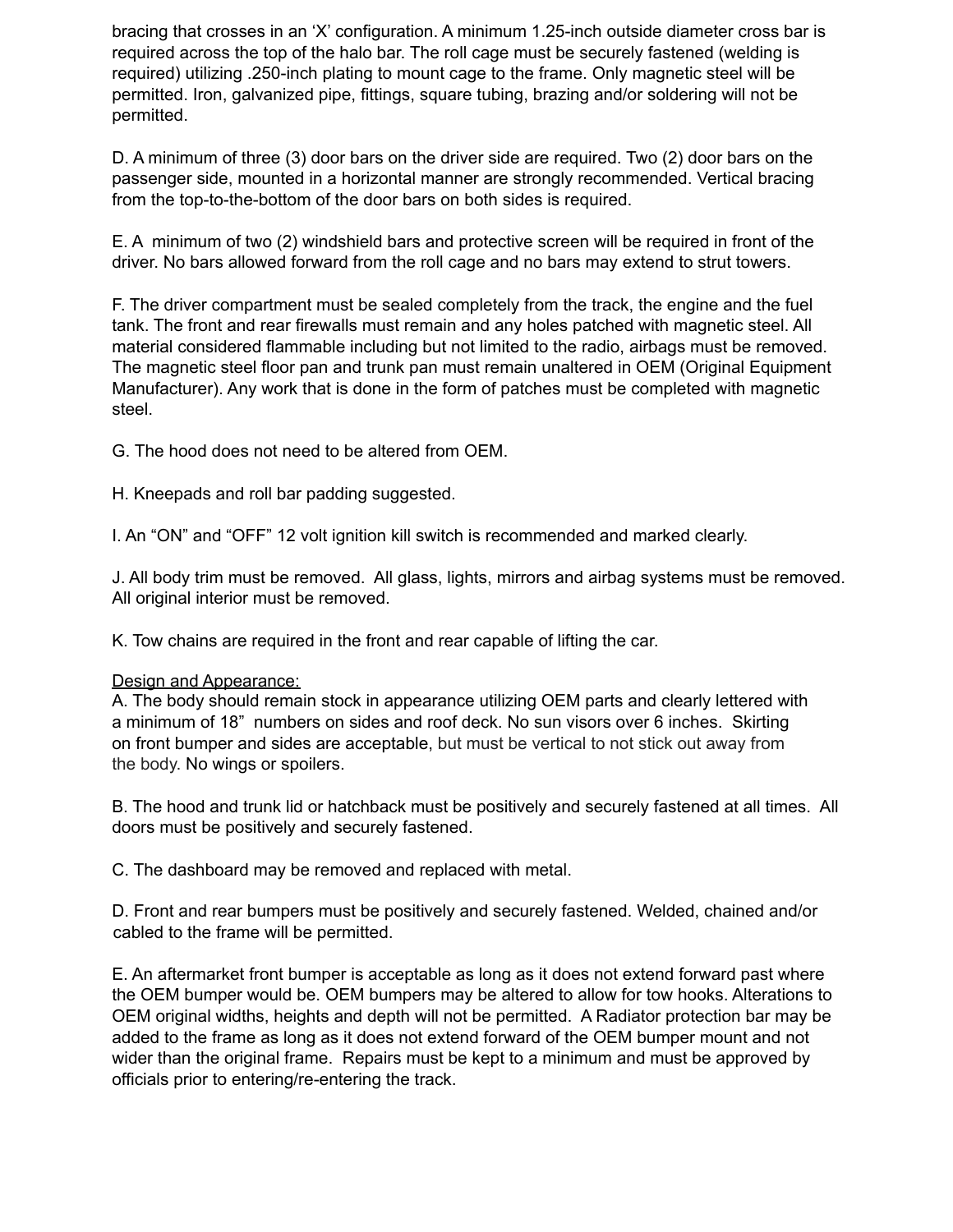F. All pedals must be stock OEM make and model on stock mounts.

G. OEM throttle cables required no linkages.

# Suspension:

A. All components and mounts must remain unaltered and OEM and must match the year, make and model of car in competition.

B. Weight jacks, modifications, racing components, adjustable struts, aftermarket or homemade traction devices will not be permitted.

C. A maximum of 5 degrees of camber will be permitted on any wheel.

D. Center mounted steering will not be permitted.

E. A quick release, aftermarket steering wheel will be permitted. The steering column must remain OEM and unaltered. Aftermarket remote reservoir power steering will not be permitted.

F. All shocks and struts must remain unaltered and OEM in the OEM location. Spring rubbers will be permitted.

# Brakes:

A. All brake components must be unaltered, OEM, magnetic steel and operative on all four wheels. Disc and/or drum brakes will be permitted and they must match the year, make and model of the vehicle in competition.

B. Only OEM Master Cylinders in OEM location will be permitted.

C. Brake shut off and/or valve bias adjuster(s) will not be permitted.

D. Only magnetic steel brake lines will be permitted.

# Wheels and Tires:

A. Only OEM DOT 13, 14, 15 or 16-inch passenger tires will be permitted. Racing, mud, and/or snow tires will not be permitted.

B. Alterations of any type including re-caps, softening, chemical alteration, conditioning, siping and/or grooving will not be permitted.

C. All right wheels must be aluminum, with a maximum width of seven (7) inches and a standard bead. All tires must remain inside of the body.

D. Wheel spacers and/or bleeder valves will not be permitted.

E. One (1) inch Outside Diameter magnetic steel lug nuts on steel wheels are required.

# Engines and Electronic Equipment:

A. Only four (4) cylinder in-line electronic fuel injected engines will be permitted.

B. All engine components must remain unaltered and OEM for the year, make and model of the car being used in competition.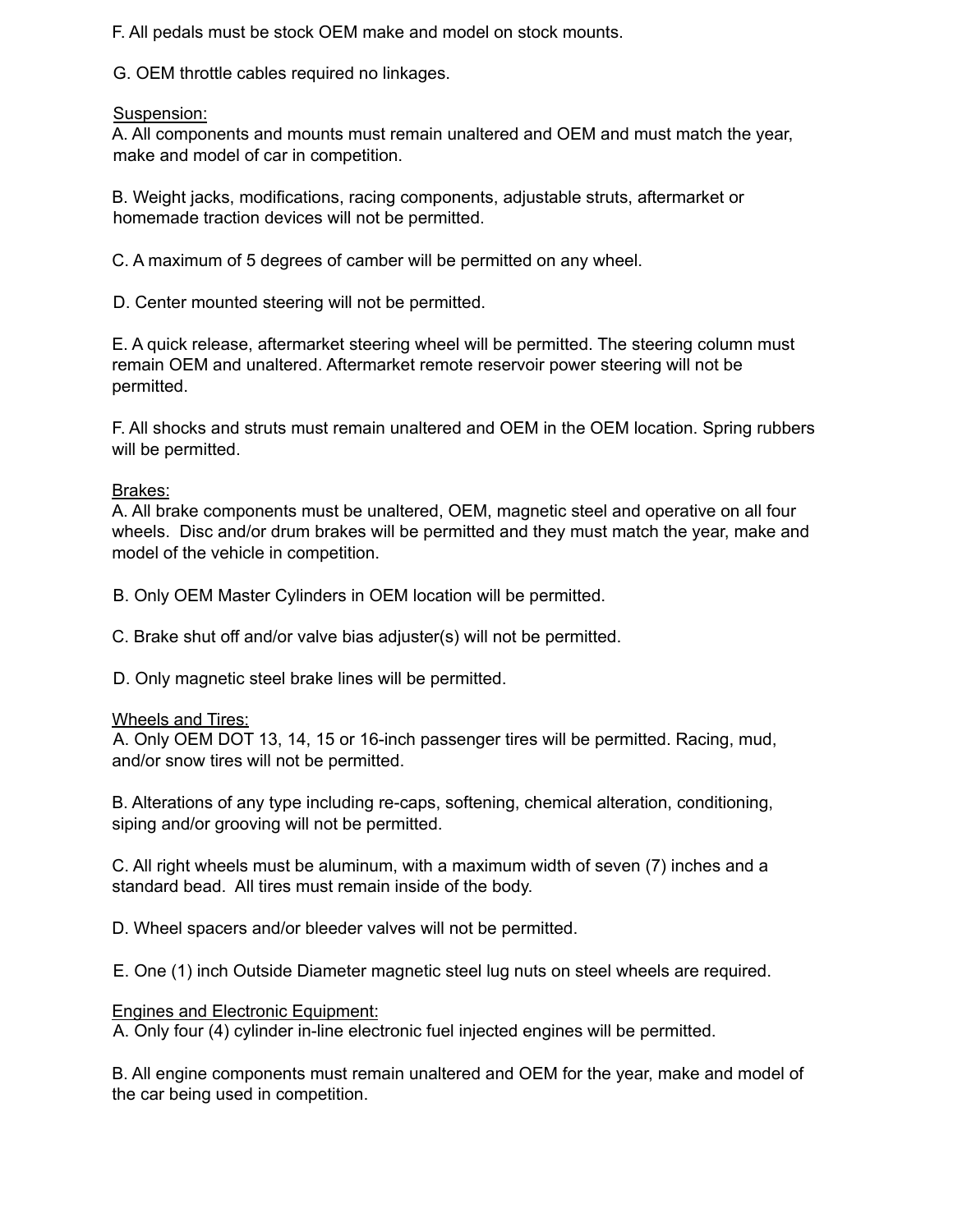C. After market air filters are acceptable as long as they remain under the hood. The tube may be modified in length.

D. Compression must be at OEM specifications for year/make/model when tested.

E. Engines must be within reasonable tolerance levels of vacuum with OEM specifications, and must idle at 1000 rpm or less.

F. All engine components must remain unaltered and OEM including but not limited to; crankshaft, connecting rods, valves, valve sizes and the bore and stroke.

G. Aftermarket and/or racing-type cylinder heads will not be permitted.

H. High performance and/or sports car engines of any type will not be permitted. Turbo charged, super charged, carbureted, rotary engines and/or engines utilizing a variable cam-timing system will not be permitted.

I. All ignition components must be unaltered, OEM and match the year, make and model of the car in competition. Only 12 volt ignition systems will be permitted.

J. Ignition boxes and/or performance chips and/or any ignition enhancing devices will not be permitted. Traction control of any-type will not be permitted.

K. Only one twelve (12) volt battery, securely mounted with both terminals covered will be permitted. If the battery is moved from OEM location, the battery must be mounted securely in a Marine-type case. Only stock OEM starters in the OEM location will be permitted.

L. Only one aftermarket tachometer, oil pressure and water temperature gauge(s) will be permitted. The vehicle computer (ECU) must be mounted in a visible location providing ease of inspection.

#### Exhaust System:

A. The exhaust must exit under the car.

B. Aftermarket exhaust systems may be used.

C. Removal of the catalytic converter and smog pump will be permitted.

#### Engine Compartment:

A.The engine and radiator must be OEM and mounted in the stock OEM location for the year, make and model of the car in competition.

B. Solid engine mounts and/or safety chains will be permitted.

C. Accumulators and/or accusumps will not be permitted.

D. Reinforcing will not be permitted with the exception of the front strut bar.

#### Transmission & Driveline:

A. The transmission and/or transaxle must remain OEM and unaltered for the year, make and model of the car in competition.